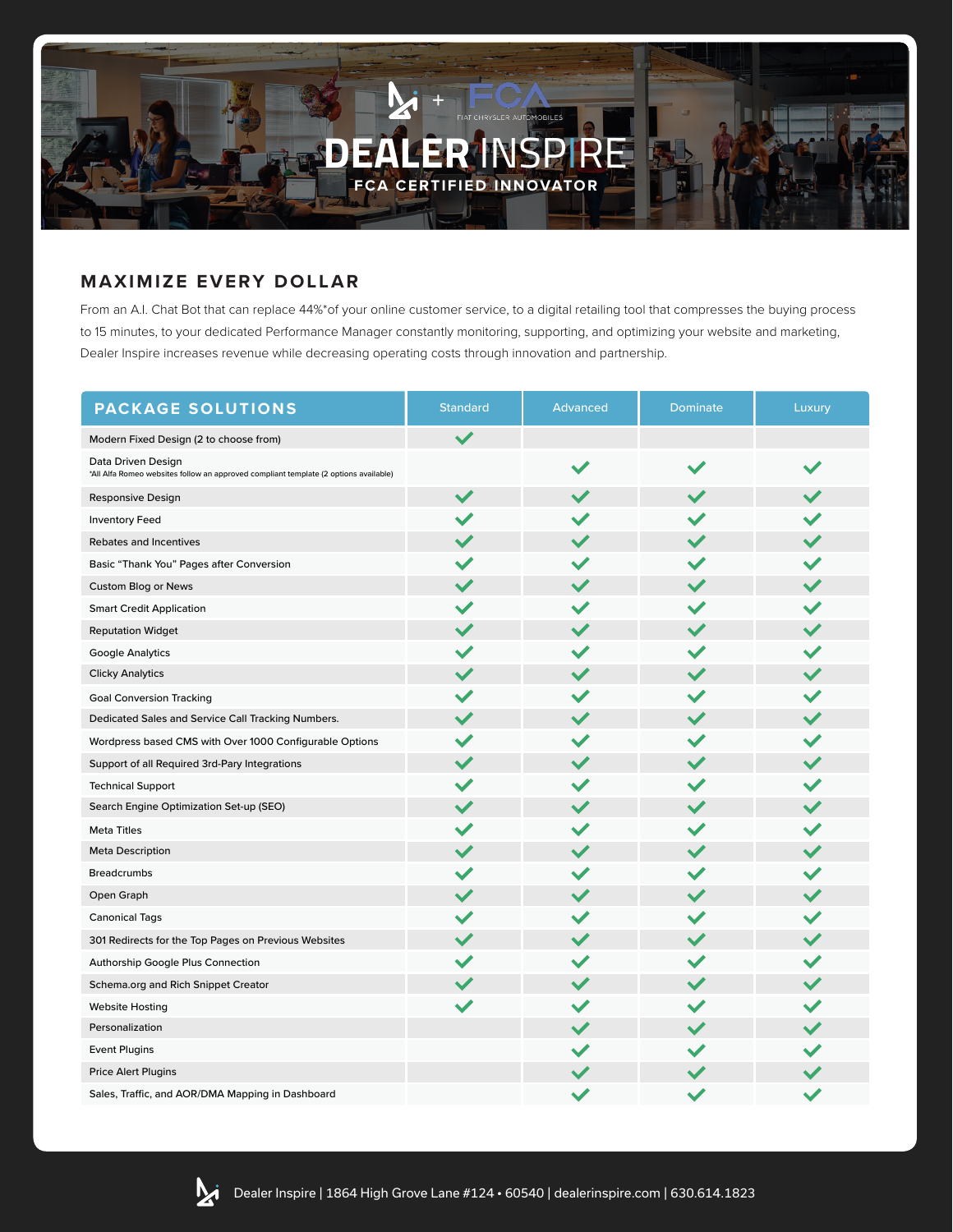| <b>PACKAGE SOLUTIONS</b>                                         | <b>Standard</b> | Advanced | <b>Dominate</b> | Luxury |
|------------------------------------------------------------------|-----------------|----------|-----------------|--------|
| Roxanne Advanced TruROI Dashboard                                |                 |          |                 |        |
| <b>Saved Vehicles Module</b>                                     |                 |          |                 |        |
| Real Time Lease and Finance Calculator                           |                 |          |                 |        |
| Ability to Choose from 2 High Resolution VDP Designs             |                 |          |                 |        |
| Geofencing                                                       |                 |          |                 |        |
| <b>SSL Support</b>                                               |                 |          |                 |        |
| Apple + Google Wallet Integration                                |                 |          |                 |        |
| <b>TruROI Dashboard</b>                                          |                 |          |                 |        |
| Dealer Track Credit App Integration                              |                 |          |                 |        |
| Apple + Google Wallet Integration w/ Geo Activated Notifications |                 |          |                 |        |

**FCA** 

# **A LA CARTE**

### **ONLINE SHOPPER**

Online Shopper™ Electric

Online Shopper™ Redline

| C CONVERSATIONS                                                         |  |
|-------------------------------------------------------------------------|--|
| Conversations™ Self-Managed With Ana Bot A.I                            |  |
| Conversations <sup>™</sup> Managed Chat (Up To 50 Chats)                |  |
| Conversations <sup>™</sup> Managed Chat (Unlimited Chats)               |  |
| Conversations™ Self-Managed With Instant Trade-In Tool                  |  |
| Conversations <sup>™</sup> Managed Chat (50) With Instant Trade-In Tool |  |
| Conversations™ Managed Chat (Unlimited) With Instant Trade-In Tool      |  |
|                                                                         |  |

### $\mathbb{R}$  SEO PACKAGES

### Base Platinum Premium

| <b>A DIGITAL ADVERTISING PACKAGES</b> | <b>PLATFORMS INCLUDED</b>                                                                                        |
|---------------------------------------|------------------------------------------------------------------------------------------------------------------|
| <b>Base</b>                           | AdWords Search • Remarketing                                                                                     |
| Premium                               | AdWords Search • Remarketing • +1 Product<br>(choose from Display, Facebook Ads, Bing, YouTube Preroll)          |
| <b>Platinum</b>                       | AdWords Search • Remarketing • + Any # of Products<br>(choose from Display, Facebook Ads, Bing, YouTube Preroll) |

*\* Budget will be determinded by size of dealership and demand. DI experts will work with each dealership to provide the highest quality of service for a Paid Search Program. \* All Paid Search Packages require FUEL set-up. FUEL \$240/mo.*